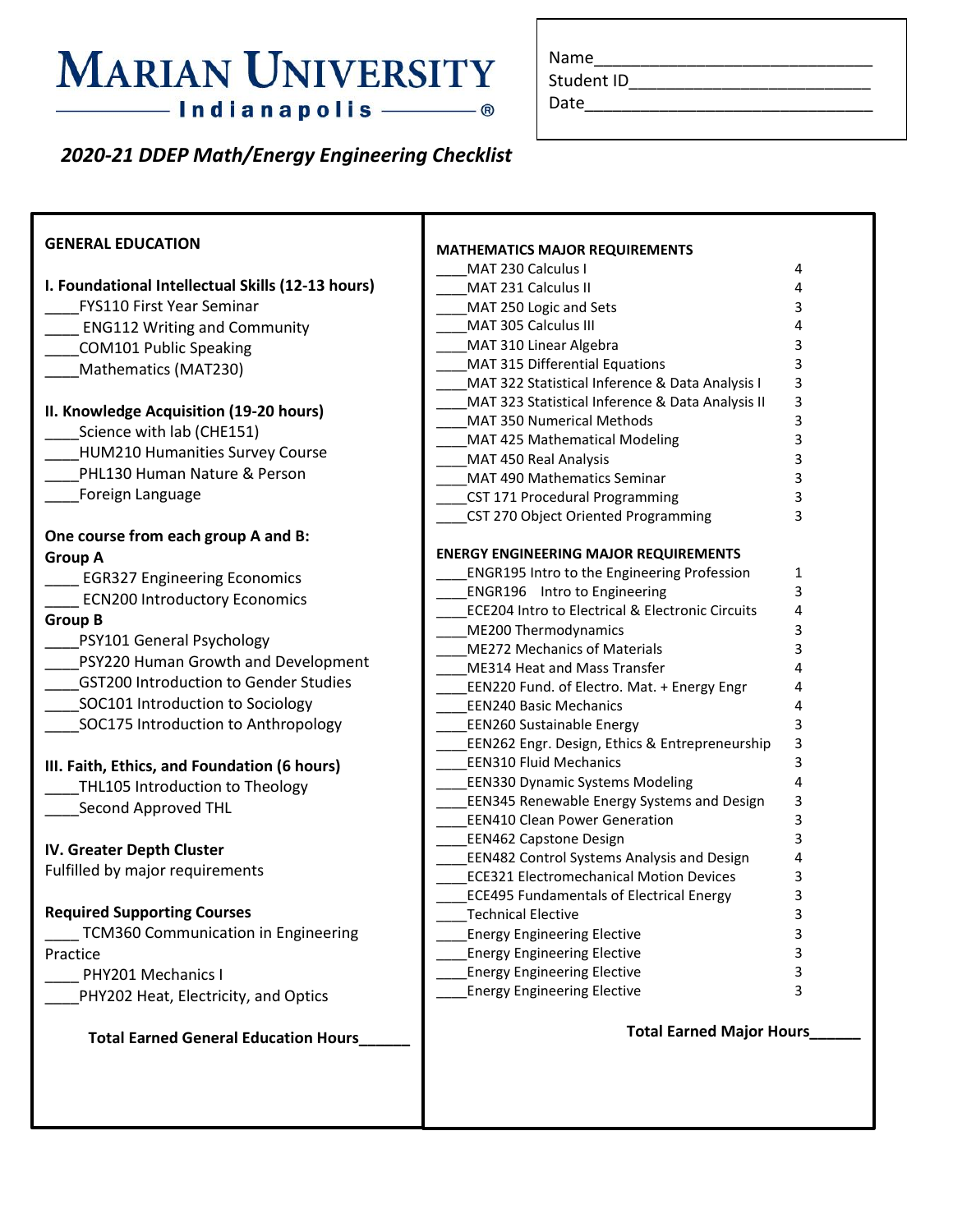## **MARIAN UNIVERSITY**  $\overline{\phantom{0}}$  Indianapolis  $\overline{\phantom{0}}$

#### **2020-21 Dual-Degree Engineering Major B.S. Mathematics with concentration in Applied Math & B.S. Energy Engineering Sample Five-Year Plan**

| <b>Year One</b>             |                      |                               |                             |                           |                               |  |  |
|-----------------------------|----------------------|-------------------------------|-----------------------------|---------------------------|-------------------------------|--|--|
|                             | <b>Fall Semester</b> |                               | <b>Spring Semester</b>      |                           |                               |  |  |
| <b>Requirement Category</b> | Course               | Credit<br><b>Hours</b>        | <b>Requirement Category</b> | Course                    | <b>Credit</b><br><b>Hours</b> |  |  |
| <b>First Year Seminar</b>   | <b>FYS 110</b>       | 3                             | Major                       | <b>MAT 231</b>            | 4                             |  |  |
| Major                       | <b>MAT 230</b>       | 4                             | Major                       | CST171                    | 3                             |  |  |
| Major                       | <b>CHE151</b>        | 4                             | Major                       | <b>PHY201</b>             | 4                             |  |  |
| Major                       | <b>ENGR196</b>       | 3                             | <b>General Education</b>    | <b>ENG 112</b>            | 3                             |  |  |
| Major                       | EGR195               | $\mathbf{1}$                  | <b>General Education</b>    | <b>THL105</b>             | 3                             |  |  |
| <b>General Education</b>    | COM101               | 3                             |                             |                           |                               |  |  |
| <b>Semester Hours</b>       | 18                   |                               | <b>Semester Hours</b>       | 17                        |                               |  |  |
| <b>Cumulative Hours</b>     | 18                   |                               | <b>Cumulative Hours</b>     | 35                        |                               |  |  |
|                             |                      | <b>Year Two</b>               |                             |                           |                               |  |  |
|                             | <b>Fall Semester</b> |                               |                             | <b>Spring Semester</b>    |                               |  |  |
| <b>Requirement Category</b> | Course               | Credit                        | <b>Requirement Category</b> | Course                    | <b>Credit</b>                 |  |  |
|                             |                      | <b>Hours</b>                  |                             |                           | <b>Hours</b>                  |  |  |
| Major                       | <b>MAT 305</b>       | $\overline{4}$                | Major                       | <b>MAT250</b>             | 3                             |  |  |
| Major                       | <b>PHY202</b>        | 4                             | Major                       | <b>MAT315</b>             | 3                             |  |  |
| Major                       | <b>ME200</b>         | 3                             | Major                       | <b>ECE204</b>             | $\overline{4}$                |  |  |
| <b>General Education</b>    | GST/PSY/SOC          | 3                             | <b>General Education</b>    | <b>EGR327</b>             | 3                             |  |  |
| Major                       | CST270               | 3                             | <b>General Education</b>    | <b>PHL130</b>             | 3                             |  |  |
| Major                       | <b>MAT211</b>        | $\mathbf{1}$                  |                             |                           |                               |  |  |
| <b>Semester Hours</b>       | 18                   |                               | <b>Semester Hours</b>       | 16                        |                               |  |  |
| <b>Cumulative Hours</b>     | 53                   |                               | <b>Cumulative Hours</b>     | 69                        |                               |  |  |
|                             |                      | <b>Year Three</b>             |                             |                           |                               |  |  |
|                             | <b>Fall Semester</b> |                               | <b>Spring Semester</b>      |                           |                               |  |  |
| <b>Requirement Category</b> | Course               | <b>Credit</b>                 | <b>Requirement Category</b> | Course                    | <b>Credit</b>                 |  |  |
|                             |                      | <b>Hours</b>                  |                             |                           | <b>Hours</b>                  |  |  |
| Major                       | <b>EEN220</b>        | 4                             | Major                       | <b>MAT323</b>             | 3                             |  |  |
| Major                       | <b>EEN240</b>        | 4                             | Major                       | EEN310 (ME310)            | 3                             |  |  |
| Major                       | <b>EEN260</b>        | 3                             | Major                       | ME272                     | 3                             |  |  |
| Major                       | <b>MAT310</b>        | 3                             | Major                       | <b>MAT350</b>             | 3                             |  |  |
| Major                       | <b>MAT322</b>        | 3                             | <b>General Education</b>    | Second THL                | 3                             |  |  |
| <b>Semester Hours</b>       | 17                   |                               | <b>Semester Hours</b>       | 15                        |                               |  |  |
| <b>Cumulative Hours</b>     | 86                   |                               | <b>Cumulative Hours</b>     | 101                       |                               |  |  |
| <b>Year Four</b>            |                      |                               |                             |                           |                               |  |  |
| <b>Fall Semester</b>        |                      |                               |                             | <b>Spring Semester</b>    |                               |  |  |
| <b>Requirement Category</b> | Course               | <b>Credit</b><br><b>Hours</b> | <b>Requirement Category</b> | Course                    | Credit<br><b>Hours</b>        |  |  |
| Major                       | ME314                | 4                             | Major                       | <b>EEN345</b>             | 3                             |  |  |
| Major                       | <b>EEN262</b>        | 3                             | <b>General Education</b>    | <b>TCM360</b>             | $\overline{2}$                |  |  |
| Major                       | <b>EEN330</b>        | $\overline{4}$                | Major                       | ECE321                    | $\mathfrak{Z}$                |  |  |
| Major                       | <b>MAT490</b>        | 3                             | Major                       | <b>MAT450</b>             | 3                             |  |  |
| Major                       | <b>MAT425</b>        | 3                             | Major                       | <b>Technical Elective</b> | $\mathfrak{Z}$                |  |  |
|                             |                      |                               | Major                       | <b>Energy Elective</b>    | 3                             |  |  |
| <b>Semester Hours</b>       | 17                   |                               | <b>Semester Hours</b>       | 17                        |                               |  |  |
| <b>Cumulative Hours</b>     | 118                  |                               | <b>Cumulative Hours</b>     | 135                       |                               |  |  |